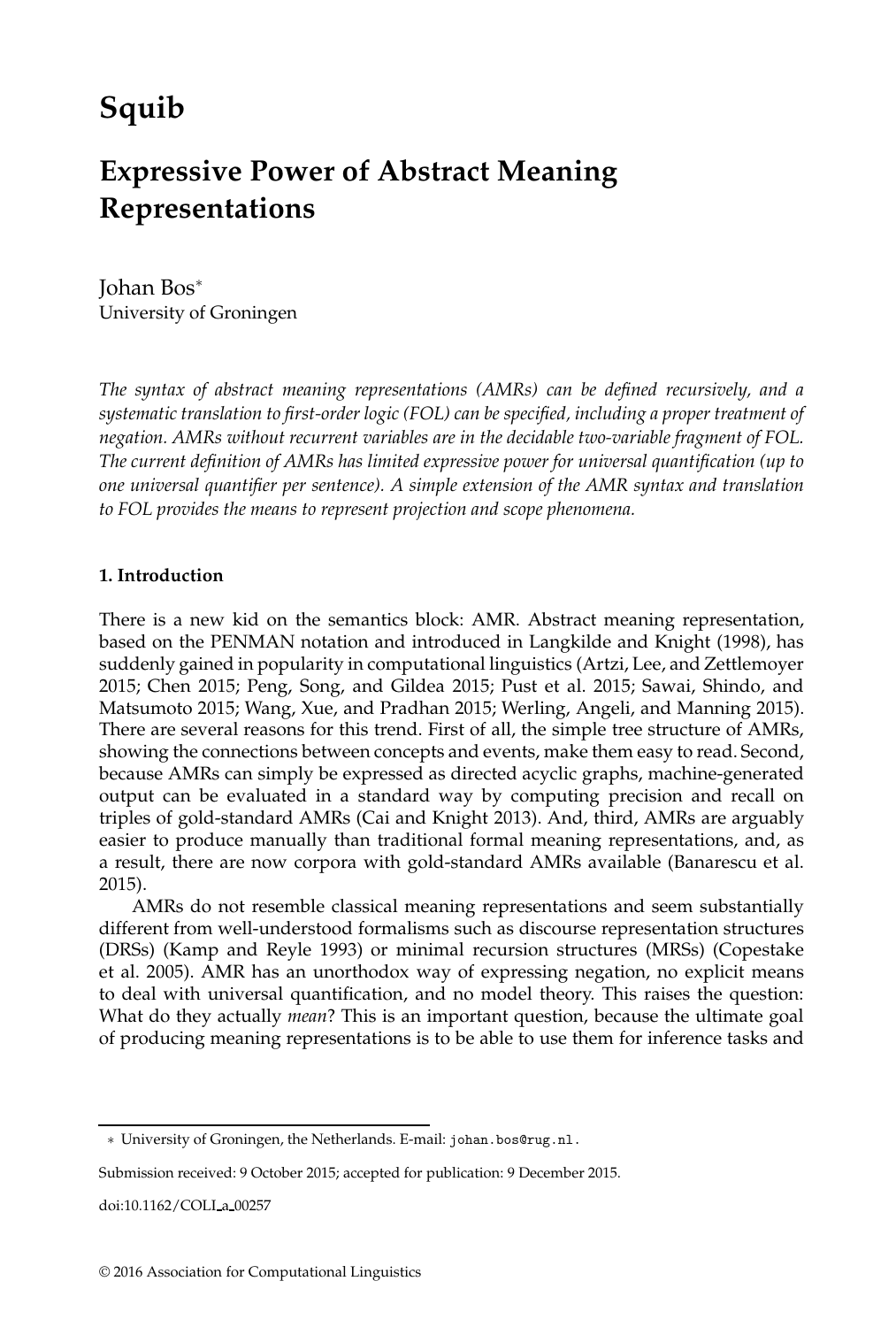build upon automated deduction methods (Blackburn and Bos 2005). Hence, the goal of this squib is to find answers to the following questions:

- 1. Are AMRs any different from traditional meaning representations?
- 2. Can we provide a model-theoretic semantics for AMRs?
- 3. Is there a systematic translation to first-order logic?
- 4. Is universal quantification expressible in AMRs?
- 5. Does the AMR language need to be extended?

To answer these questions, we will formulate a systematic translation function from AMR into classical logic. First, we will consider the simplest of AMRs. Then, we will add negation and investigate the role of recurrent variables. Finally, an extension to AMR to cover scope phenomena will be proposed. Throughout, some basic knowledge of first-order logic (FOL) and the  $\lambda$ -calculus is assumed.

# **2. Basic AMRs**

In this section we will take a closer look at AMRs without polarity and recurrent variables. We will provide a definition of its syntax, discuss viewing AMRs as triples, its unique ability to display information structure by inversing roles, and finally provide a model-theoretic definition. Figure 1 shows example AMRs represented as trees (tense is ignored in the AMR analyses throughout this article).

Every AMR has a unique root, displayed as the top node in the tree. What we further see here are variables (e, x, y, etc.), events and concepts (moan-01, child, etc.), constants ("Ms Ribble"), and roles (ARG0, etc.). The slash indicates an instance: x/child means that  $x$  is an instance of the concept child. The colon is a punctuation symbol to display roles. The brackets indicate which role belongs to which concept, and, as line breaks are optional, AMRs can also be given in linear format, for example,  $(e$ /read-01 :ARG0 (x/girl) :ARG1 (y/book)) for *a girl read a book*.

A remarkable property of AMRs is the ability to invert roles. Role inversion swaps the arguments of a relation:  $R(x,y) \equiv R\text{-}of(y,x)$ . Role inversion will lead (for polarity-free AMRs) to AMRs that are semantically equivalent, but are structured differently. For the given example we can apply role inversion in two ways, as Figure 2 shows.

The first AMR in Figure 2 puts the focus on *girl*, paraphrased as *a girl read a book*. In the second AMR we have placed *book* in the foreground, corresponding to *a book that was read by a girl*. Role inversion has its limitations: we cannot "pull out" both *book* and *girl*, because we would be left with an ill-formed AMR equipped with two roots.

Although AMRs are usually visualized as tree structures, they can also be viewed as directed acyclic graphs with a unique root (with vertices denoting variables and edges denoting roles and instances). As a consequence, AMRs can be transformed into sets of triples, which is convenient for evaluation purposes (Cai and Knight 2013). For semantic

```
(e / moan-01 (e / give-01<br>:ARGO (x / child) ABG :ARGO (x /
                                     :ARGO (x / person :named "Ms Ribble")
                                     :ARG2 (y / child)
                                     :ARG1 (z / envelope))
```
# **Figure 1**

AMRs for *The children moaned* (left) and *Ms Ribble handed out envelopes to the children* (right).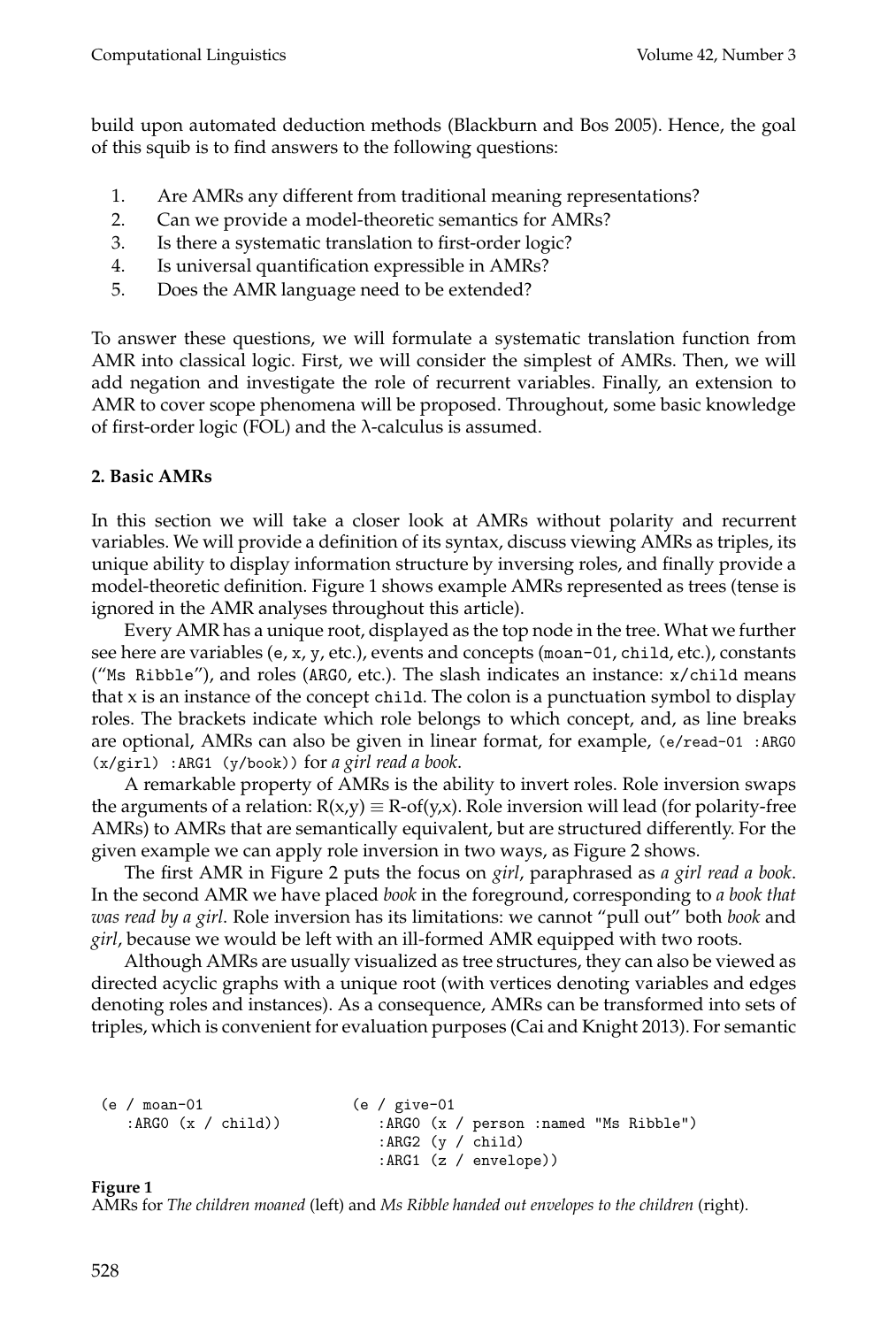```
(x / girl (y / book :ARGO-of (e / read-01 :ARG1
                                   : ARG1-of (e / read-01
              :ARG1 (y / book))) : ARG0 (x / girl)
```
AMR's feature to display information structure by role inversion.

interpretation, the tree structure is handier, because for operators like negation we need to be able to assign scope.

In order to give a semantic, model-theoretic interpretation, we could do this in a fairly straightforward way by converting concepts and events to one-place predicates, the roles to two-place predicates, and by existentially quantifying over all variables introduced by concepts and events. But this would not allow us to include scopal operators, such as negation, quantification, and projection in a systematic way.

What we will do instead is provide a formal definition of the syntax of AMRs and then define a recursive translation function from AMR to FOL. This function bears strong similarities with the conversion from AMR to λ-calculus presented in Artzi, Lee, and Zettlemoyer (2015). We will use the following notational conventions: A*<sup>i</sup>* to denote AMRs, x for variables, c for constants, P for properties, and R for roles.

#### **Definition 1 (Syntax of Basic AMRs)**

A ::= c  $|(x/P) | (x/P : R_1A_1 ... : R_nA_n)|$ 

This definition says that constants, instance assignments, and instance assignments decorated with "out-going" roles are all AMRs. This is perhaps slightly counterintuitive, because semantic objects of different types are placed in the same equation. The translation function that we will define next will clarify this issue, because it will translate all AMR-constructs into something of a propositional type. The best way to conceive this is by viewing an AMR c as the proposition "there exists an entity denoted by the constant c" and an AMR  $(x/P)$  as "there exists an x with property P," and so on.

To deal with correct assignment of scope (relevant when we introduce polarity in AMRs), we delay the translation of roles by converting them first into  $\lambda$ -expressions abstracting over role players. For instance, if the already-translated  $x$  is connected to the not-yet-translated AMR A via a role R, we get the expression  $\lambda y.R(x,y)$ . The resulting recursive translation function maps an AMR paired with a λ-expression for roles to an FOL formula (*φ* denotes a λ-expression for roles):

#### **Definition 2 (Semantics of Basic AMRs)**

 $\|c,\phi\| = \phi(c)$  $\|(x/P), \phi\| = \exists x (P(x) \land \phi(x))$  $\|(x/P:R_1A_1 \ldots:R_nA_n),\phi\| = \exists x(P(x) \land \|A_1,\lambda y.R_1(x,y)\| \land \ldots \land \|A_n,\lambda y.R_n(x,y)\| \land \phi(x))$ 

When translating a concept that is related to other concepts, we do not know what semantic material these concepts will introduce, to which we can bind the roles that connect them. The translation function deals with this by postponing this decision with the help of  $\lambda$ -bound formulas representing roles. However, when we start translating a fresh AMR, we start with the root node. The root is not connected to other concepts by out-going roles, so we need to give it a "dummy" formula:  $λx$ . Here  $\top$  stands for a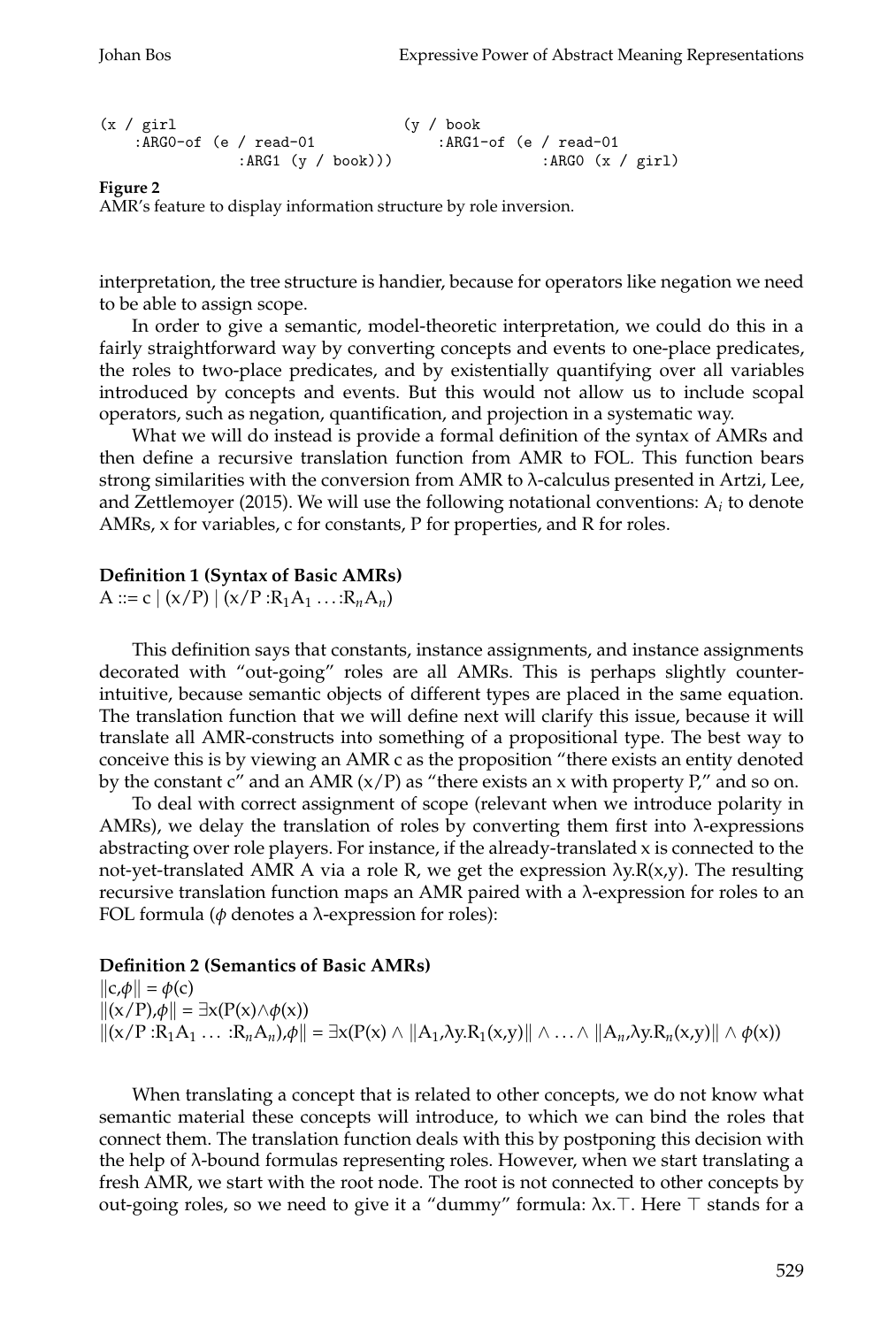formula that is always true (so for any formula  $\phi$ , ( $\phi \wedge \top$ ) is logically equivalent to  $\phi$ ). Figure 3 shows an example derivation.

The resulting structure is a closed formula (all its variables are bound), since the translation ensures that no free occurrences of variables can appear. Interestingly, basic AMRs are equivalent to the controlled DRT-fragment introduced by Bos (2010). As the latter are in the two-variable fragment of FOL, so are basic AMRs. Recall that firstorder logic is undecidable. The two-variable fragment, however, is a decidable firstorder language where formulas have maximally two differently named variables, no function symbols, but possibly do have equality. It has the finite model property, which means that if a formula of this fragment is satisfiable, it is satisfiable in a finite model (Mortimer 1975).

## **3. AMRs with Polarity**

Negation is expressed in AMRs with a polarity relation. The relation is between the concept that is negated and the constant "–". Needless to say this is a special kind of relation: It cannot be inverted, and it needs a distinctive treatment during semantic interpretation, because it is propositions that are negated, not concepts. One could see the polarity relation as a flag, indicating that an AMR is negated.

In order to accommodate polarity in AMR, we first need to extend its syntax, and then add a clause in the translation function. This is done in the following two definitions (from here on we abbreviate : $R_1A_1 \ldots : R_nA_n$  as : $R_iA_i$  for convenience):

## **Definition 3 (Syntax of AMRs with Polarity)**

A ::= c  $|(x/P)|(x/P:R_iA_i)|(x/P:R_iA_i)$  :polarity-)

# **Definition 4 (Semantics of AMRs with Polarity)**

 $\|c,\phi\| = \phi(c)$  $\|(x/P), \phi\| = \exists x (P(x) \land \phi(x))$  $\|(x/P:R_iA_i),\phi\| = \exists x(P(x) \land \|A_i,\lambda y.R_i(x,y)\| \land \phi(x))$  $\|(x/P:R_iA_i):polarity-$ , $\phi\| = \neg \exists x(P(x) \land \|A_i,\lambda y.R_i(x,y)\| \land \phi(x))$ 

This translation function maps the polar AMR given in Figure 4 to the following formula:  $\neg \exists e(giggle-01(e) \land \exists x(boy(x) \land \text{ARG0}(e,x)))$ . As can be seen here, negation outscopes all other existential quantifiers because the polarity is assigned to the root concept of the AMR. If we assign the negative polarity to  $x$  instead, the AMR would be translated as  $\exists$ e(giggle-01(e)∧¬ $\exists$ x(boy(x)∧ARG0(e,x))). This formula could be true in a situation where there was someone giggling, but not a boy: *It was not a boy who was giggling*. As we observed in the previous section, promoting concepts by inversing

$$
\| (e \ / \text{ show-01 : ARG0 (x / teacher)}), \lambda u. \top \| = [2.c]
$$
\n
$$
\exists e(\text{shout-01}(e) \land ||(x/\text{teacher}), \lambda y. \text{ARG0}(e,y)|| \land \lambda u. \top(e)) = [2.b]
$$
\n
$$
\exists e(\text{shout-01}(e) \land \exists x(\text{teacher}(x) \land \lambda y. \text{ARG0}(e,y)(x)) \land \lambda u. \top(e)) = [\beta\text{-conv}]
$$
\n
$$
\exists e(\text{shout-01}(e) \land \exists x(\text{teacher}(x) \land \text{ARG0}(e,x)) \land \top) = [\top\text{-elim}]
$$
\n
$$
\exists e(\text{shout-01}(e) \land \exists x(\text{teacher}(x) \land \text{ARG0}(e,x)))
$$

```
Figure 3
Derivation for the teacher shouted.
```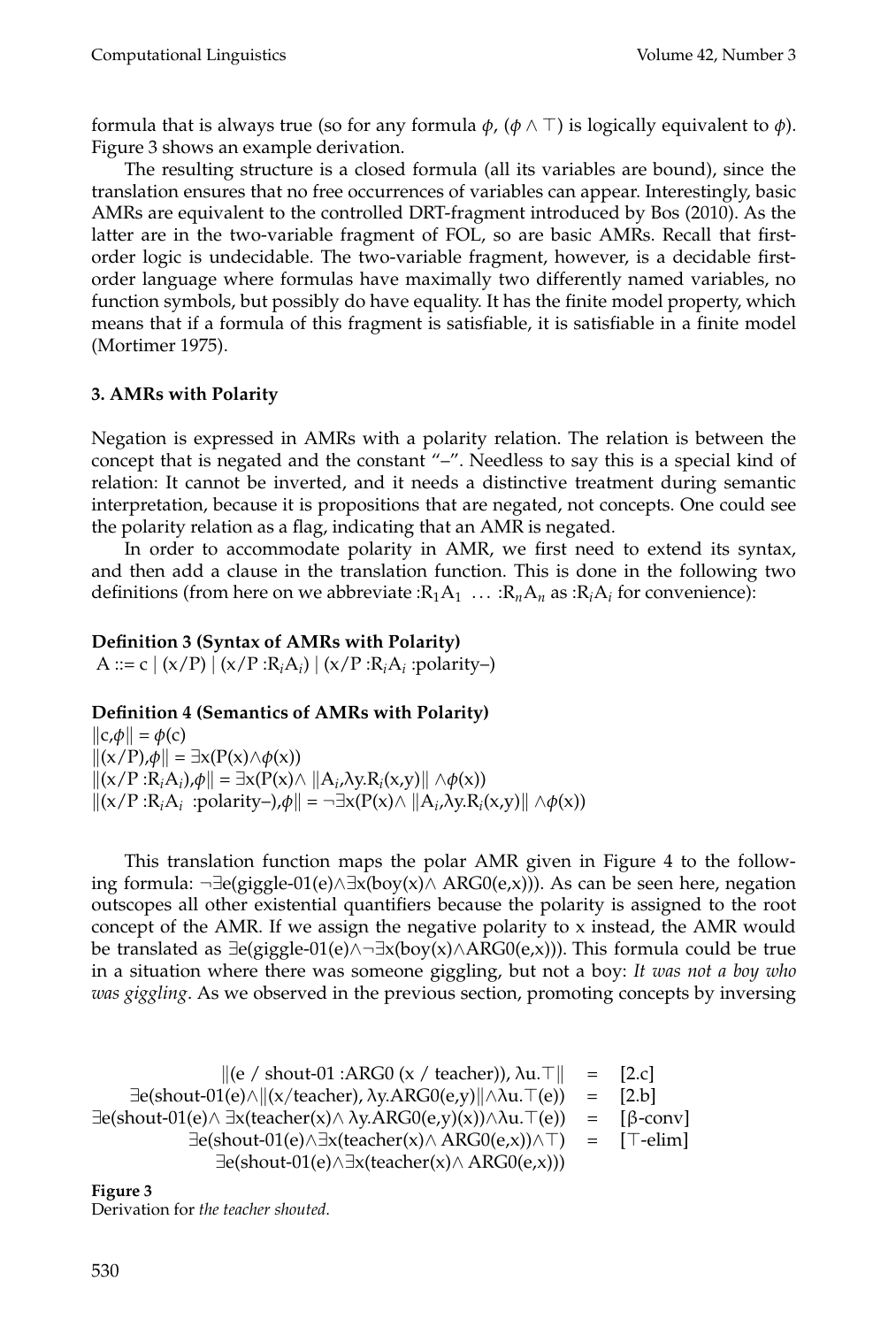```
(e / giggle-01 (x / language
  : polarity - \qquad \qquad : domain-of (a / appropriate
  : ARGO (x / boy)) : polarity - ))
```
AMRs for *the boy didn't giggle*, and *the language was inappropriate*, expressing negation.

roles has no impact on the meaning of basic AMRs. However, pulling out concepts has potential meaning-changing consequences for AMRs with polarity.

## **4. AMRs with Recurrent Variables and Projection Phenomena**

Recurrent variables in AMRs serve to cope with co-reference phenomena such as bound pronouns and control constructions. Two examples are shown in Figure 5.

The translation provided in the previous section yields unwanted results: In both cases free variables appear, whereas they ought to be bound by the existential quantifier introduced by Mr Krupp and George. This is caused by the scope of the quantifiers, which are restricted to the branch in the AMR tree in which they are introduced. Hence, if the recurrent variable appears on a sister branch, it cannot be bound by its quantifier. To deal with this problem, we propose a "projection mechanism" that gives wide scope to linguistic phenomena that require scope.

Projection phenomena, such as proper names, appositive expressions, definite descriptions, and possessive constructions, are known to project out of negation and take wide scope (Van der Sandt 1992; Kamp and Reyle 1993; Potts 2005). Projective material needs to be distinguished from meaning that is introduced in situ. We therefore extend the syntax of AMR with a new construction:  $(x\P)$ , that signals that instance x of concept P belongs to the class of projection phenomena.

## **Definition 5 (AMR with Polarity and Projection)**

A ::= c  $|x| (x/P) | (x/P : R_iA_i) | (x/P : R_iA_i)$ :polarity-)  $\vert (x\backslash P) \vert (x\backslash P : R_iA_i) \vert (x\backslash P : R_iA_i)$ : polarity–)

We note in passing that we have now officially left the two-variable fragment, because it is possible to construct an AMR that requires three differently named variables. Although we are still working in a fragment of first-order logic, it is unclear whether this fragment has any interesting complexity properties.

We split the semantic interpretation procedure in two parts: a translation function for assertive semantics  $\|\cdot\|$  and one for projective semantics  $\|\cdot\|$ <sup> $\uparrow$ </sup>. The projective semantics builds a function that is then applied to the result of the assertive semantics:

# **Definition 6 (Semantics of AMRs with Polarity and Projection)**

 $||A|| = ||A||^{\uparrow}(||A,\lambda x.\top||^{\downarrow})$ 

```
(e / dry-01 (w / want-01 <br>:ARGO (x / person :ARGO (g
                            :ARGO (g / person :named "George")
          :named "Mr Krupp") :ARG1 (p / play-01
  : ARG1 x) : ARG0 g)
```
#### **Figure 5**

AMRs with recurrent variables, *Mr Krupp dried himself* (left) and *George wanted to play* (right).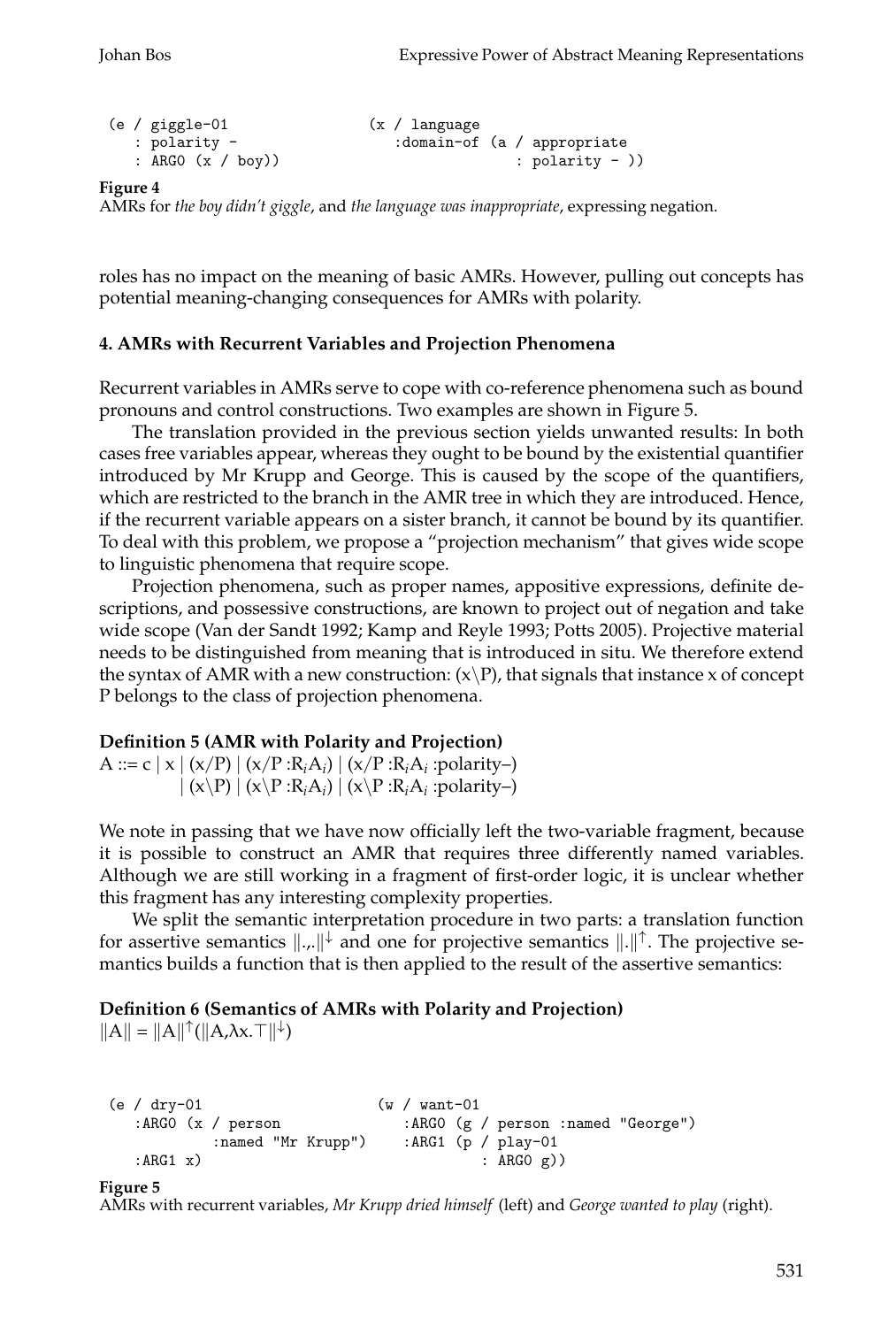The assertive semantics is essentially the same as given in Definition 3, but now it includes the new constructs for projection phenomena. As can be seen from Definition 7, all concepts that need to be projected are ignored in the translation function for the assertive semantics of an AMR:

# **Definition 7 (Assertive Semantics of AMRs)**

 $\|c,\phi\|^{\downarrow} = \phi(c)$  $||x,\phi||^{\downarrow} = \phi(x)$  $\|(x/P), \phi\|^{+} = \exists x (P(x) \land \phi(x))$  $\|(x/P:R_iA_i),\phi\|^{\downarrow} = \exists x(P(x) \land \|A_i,\lambda y.R_i(x,y)\|^{\downarrow} \land \phi(x))$  $\|(x/P:R_1A_1:polarity-),\phi\|^{\downarrow} = \neg \exists x(P(x) \land \|A_i,\lambda y.R_i(x,y)\|^{\downarrow} \land \phi(x))$  $\|(x\backslash P),\phi\|^{+} = \phi(x)$  $\|(\mathbf{x}\backslash \mathbf{P}:\mathbf{R}_i\mathbf{A}_i),\phi\|^{\mathbf{\downarrow}}=\phi(\mathbf{x})$  $\|(x \backslash P : R_i A_i : \text{polarity-}), \phi\| \leq \phi(x)$ 

The definition of the projective semantics is presented as a function from AMRs to  $\lambda$ -expressions of type  $\langle t, t \rangle$ . It ignores all assertive material in an AMR, but when it is given a projective concept, it calls upon the assertive translation function.

# **Definition 8 (Projective Semantics of AMRs)**

 $||c||^{\uparrow} = \lambda p.p$  $||x||^{\uparrow} = \lambda p.p$  $\|(x/P)\|$ <sup> $\uparrow$ </sup> =  $\lambda p.p$  $||(x/P:R_iA_i)||^{\uparrow} = \lambda p. ||A_1||^{\uparrow} (||A_2||^{\uparrow} (\dots ||A_n||^{\uparrow} (p)))$  $\|(x/P:R_iA_i:polarity-)\|^\uparrow = \lambda p. \|A_1\|^\uparrow (\|A_2\|^\uparrow (\dots \|A_n\|^\uparrow (p)))$  $\|(x\backslash P)\|$ <sup> $\uparrow$ </sup> =  $\lambda p$ . $\|(x/P)$ , $\lambda x. p\|$ <sup> $\downarrow$ </sup>  $\|(\mathbf{x}\setminus \mathbf{P}:\mathbf{R}_i\mathbf{A}_i)\|^{\uparrow} = \lambda \mathbf{p}. \|(\mathbf{x}/\mathbf{P}:\mathbf{R}_i\mathbf{A}_i), \lambda \mathbf{x}. \mathbf{p}\|^{\downarrow}$  $||(x\angle P:R_iA_i:polarity-)||^{\uparrow} = \lambda p.||(x/P:R_iA_i:polarity-),\lambda x.p||^{\downarrow}$ 

We will now illustrate the translation by giving it the example AMR for *Mr Krupp dried himself.* We first need to compute the assertive semantics with the help of  $\|\cdot\|$ . as shown in Figure 6. We then compute the projective material with the aid of  $\|\cdot\|^{\uparrow}$ , as Figure 7 illustrates. Finally, we put together the projective and assertive semantics, a process that binds the free variables introduced by the assertive semantics by quantifiers generated by the projective semantics (Figure 8).

Because this technique works well for projection phenomena, a natural question to ask is how universal quantifiers would fit in this picture. In the next section, therefore, we will investigate the possibilities of universal quantification in AMRs.

```
A,λu.↓=(e/dry-01 :ARG0 (x\person :named "Mr Krupp") :ARG1 x), λu.↓ = [7.4]
\existse(dry-01(e)∧\|x\perp person :named "Mr Krupp"),\lambday.ARG0(e,y)\|\n\downarrow \wedge \|x, \lambda y.ARG1(e,y)\|\n\downarrow \wedge u. \top) = [7.6]
                                        \existse(dry-01(e)∧\lambday.ARG0(e,y)(x)∧\|\mathbf{x}.\lambday.ARG1(e,y)\|\downarrow \wedge \lambda.u. \top) = [7.2]
                                            \existse(dry-01(e)∧\lambday.ARG0(e,y)(x)∧\lambday.ARG1(e,y)(x)∧\lambdau.\top) = [β-conv]
                                                               \existse(dry-01(e)∧ARG0(e,x)∧ARG1(e,x)∧\top) = [\top-elim]
                                                                   ∃e(dry-01(e)∧ARG0(e,x)∧ARG1(e,x))
```
## **Figure 6**

Derivation of the assertive semantics for *Mr Krupp dried himself*.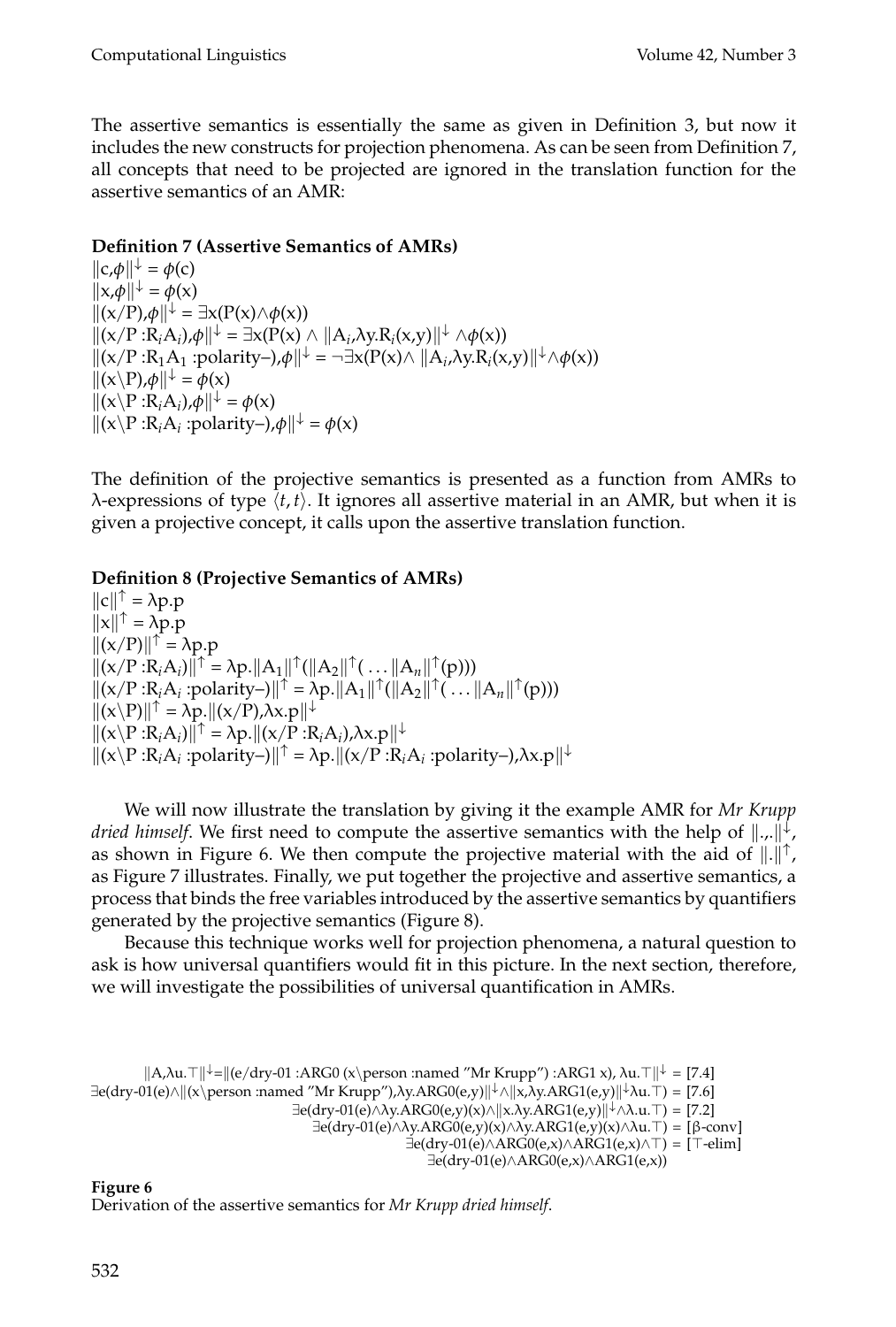```
||A||^{\uparrow} = ||(e/dry-01 : ARG0 (x\perp) \text{person} : \text{named "Mr Krupp")}: ARG1 x)||^{\uparrow} = [8.4]\lambda p. \|(x\perp p \text{ and "Mr Krupp'')}\| \uparrow (\|x\| \uparrow (p)) = [8.6]\lambda p.\lambda p'.\|(x/person \: \:name{named} \: "Mr Krupp"), \: \lambda x.p'\| \n\downarrow (\|x\|^\uparrow(p)) = [8.2]\lambda p.\lambda p'.\| (x/person: named "Mr Krupp"), \lambda x.p'\| \n+ (\lambda p''.p'') p') = [7.4]λp.λp'.∃x(person(x)∧"Mr Krupp",λy.named(x,y)↓∧λx.p'(x))(λp".p"(p)) = [β-conv]
          λp.λp'.∃x(person(x)∧"Mr Krupp",λy.named(x,y)↓∧λx.p'(x))(p) = [β-conv]
                    λp.λp'.∃x(person(x)∧λy.named(x,y)("Mr Krupp")∧p')(p) = [β-conv]
                                     λp.∃x(person(x)∧named(x,"Mr Krupp")∧p)
```
Derivation of the projective semantics for *Mr Krupp dried himself*.

## **5. Universal Quantification in AMRs**

According to Banarescu et al. (2015), AMRs cannot express universal quantification. This is not exactly true. The technique of pulling out concepts in combination with multiple use of the polarity flag enables one to correctly represent universally quantified sentences such as *every boy whistled*. This can be seen on the left in Figure 9. The basic AMR shown here translates to  $\neg \exists x (boy(x) \land \neg \exists e (whistle-01(e) \land ARG0(e,x)))$ , and this is logically equivalent to  $\forall x (boy(x) \rightarrow \exists e (whistle-01(e) \land ARG0(e,x)))$ , resembling the classic FOL formula for *every boy whistled*.

It is important to point out the limitations given to us by the one-rooted nature of AMRs: Not more than one universal quantifier can be handled in this way. Therefore, it is *impossible* to provide a proper AMR representing a sentence with a transitive verb and two universally quantified noun phrases, as in *every dog chased every cat* (unless logical conjunction is applied in the root of the AMR). A general solution to this limitation is to extend the AMR language to cope with universal quantification. A proposal can be seen on the right-hand side in Figure 9. The quantification relation flags the variable to which it connects so that it needs a universal quantifier. Definition 7 can then be extended with clauses like  $\|(x/P \cdot \text{quant } \forall) \phi\|^{\perp} = \forall x(P(x) \to \phi(x))$ . In this way, quantifier scope ambiguities are underspecified and different readings can be obtained by changing the order of applications in Clauses 4 and 5 of Definition 8.

## **6. Conclusion**

Are AMRs any different from traditional meaning representations? Yes. What AMRs have in common with DRSs and MRSs is that logical conjunction is implicit (apart from those cases where it is triggered by coordination phenomena). The expressive power of AMRs is also lower (Bender et al. 2015). Scope is not explicitly present in AMRs, and therefore the way negation is represented in AMRs is substantially different from the ways this is done in DRSs or MRSs. Unlike DRSs or MRSs, AMRs have the capacity to display some aspects of information structure (the process of role inversion can change the scope of concepts), although, as soon as negation is present, this can lead to changes in meaning.

 $||A|| = ||A||^{\uparrow}(||A,\lambda u.\top||^{\downarrow}) = [6]$ λp.∃x(person(x)∧named(x,"Mr Krupp")∧p)(∃e(dry(e)∧ARG0(e,x)∧ARG1(e,x))) = [β-conv] ∃x(person(x)∧named(x,"Mr Krupp")∧∃e(dry(e)∧ARG0(e,x)∧ARG1(e,x)))

**Figure 8**

Combining projective and assertive semantics for *Mr Krupp dried himself*.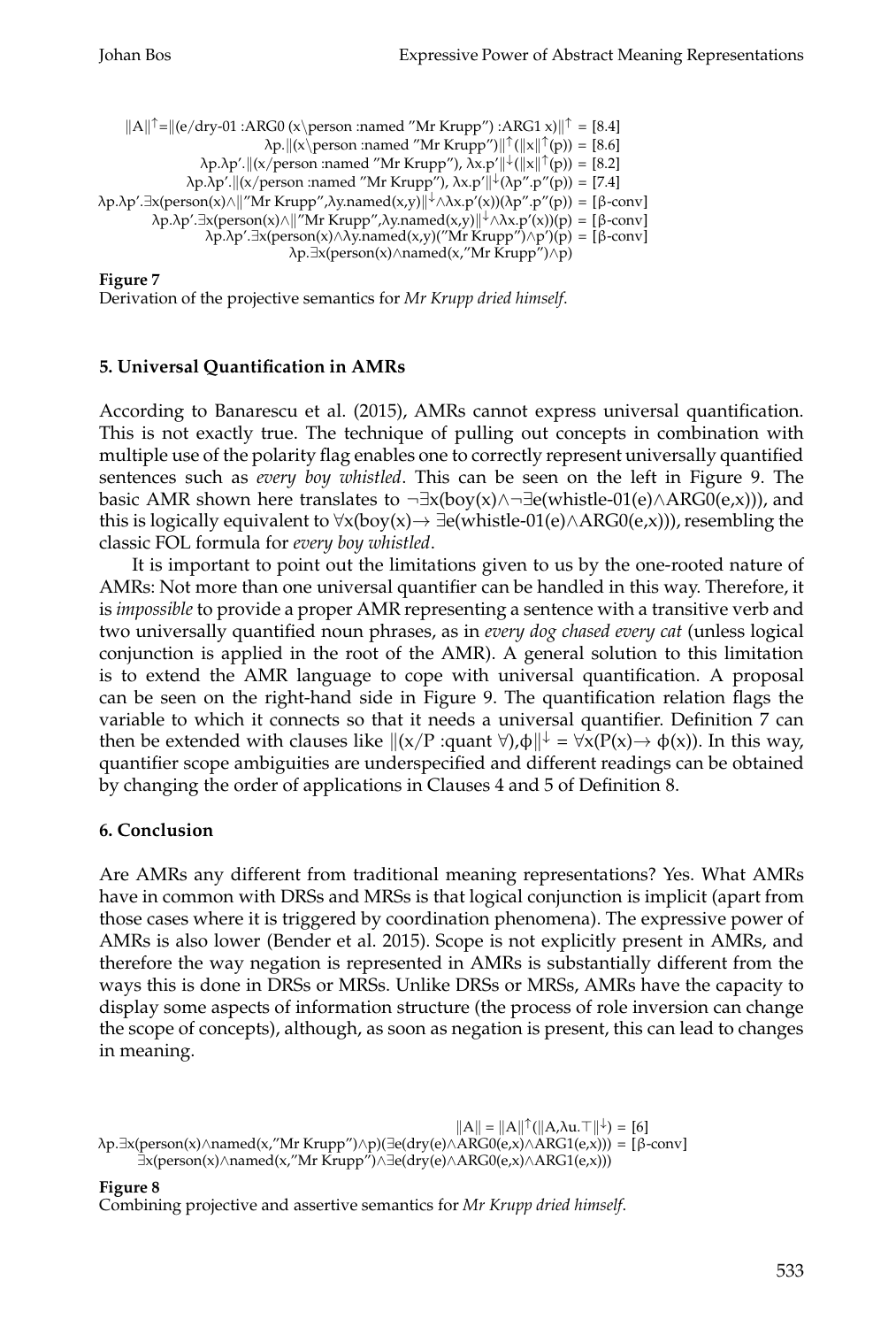```
(x / boy :polarity - (e / whistle-01)
  : ARGO-of (e /whistle-01 :ARGO (x \ boy
          :polarity - ) : quant A)
```
Basic AMR with universal quantification (left) and extended AMR (right) for *every boy whistled*.

Can we give a model-theoretic semantics for AMRs, and is there a systematic translation to first-order logic? Yes and yes. We have shown that basic AMRs can be systematically translated into first-order logic, and this gives the AMR language an indirect model-theoretic interpretation. As a matter of fact, AMRs without recurrent variables can be translated into a decidable fragment of first-order logic. This includes the polarity flag used in AMRs to express negation. The translation that we provided is purely declarative and can be easily implemented, for example as a Prolog program.

Is universal quantification expressible in AMRs? Yes. Universal quantification *can* be represented in AMRs, by multiple use of the polarity relation. However, at most one (wide-scope) universal quantifier can be used in standard AMRs.

Does the AMR language need to be extended? Yes. In order to deal with projection phenomena and quantifier scope the AMR language needs to be extended. We have sketched an initial proposal of how this extension might look. There is still work to be done though. Hence, an appropriate way to finish this article is to use this quote from the AMR manual (Banarescu et al. 2015): "AMR 1.2 looks forward to AMR 2.0!"

#### **Acknowledgments**

I would like to thank Martha Palmer and Nathan Schneider, as well as the editor Pierre Isabelle and three anonymous reviewers, for their helpful comments on earlier versions of this article.

#### **References**

- Artzi, Yoav, Kenton Lee, and Luke Zettlemoyer. 2015. Broad-coverage CCG semantic parsing with AMR. In *Proceedings of the 2015 Conference on Empirical Methods in Natural Language Processing*, pages 1699–1710, Lisbon.
- Banarescu, Laura, Claire Bonial, Shu Cai, Madalina Georgescu, Kira Griffitt, Ulf Hermjakob, Kevin Knight, Philipp Koehn, Martha Palmer, and Nathan Schneider. 2015. Abstract Meaning Representation (AMR) 1.2.2 Specification. github.com/ amrisi/amr-guidelines/blob/master/ amr.md.
- Bender, Emily M., Dan Flickinger, Stephan Oepen, Woodley Packard, and Ann Copestake. 2015. Layers of interpretation: On grammar and compositionality. In *Proceedings of the 11th International Conference on Computational Semantics*, pages 239–249, London.
- Blackburn, Patrick and Johan Bos. 2005. *Representation and Inference for Natural Language. A First Course in Computational Semantics*. CSLI, Stanford, CA.
- Bos, Johan. 2010. Economical discourse representation theory. In *CNL 2009 Workshop*, pages 121–134, Marettimo Island.
- Cai, Shu and Kevin Knight. 2013. Smatch: An evaluation metric for semantic feature structures. In *Proceedings of the 51st Annual Meeting of the Association for Computational Linguistics (Volume 2: Short Papers)*, pages 748–752, Sofia.
- Chen, Wei-Te. 2015. Learning to map dependency parses to abstract meaning representations. In *Proceedings of the ACL-IJCNLP 2015 Student Research Workshop*, pages 41–46, Beijing.
- Copestake, Ann, Dan Flickinger, Ivan Sag, and Carl Pollard. 2005. Minimal recursion semantics: An introduction. *[Journal of](http://www.mitpressjournals.org/action/showLinks?crossref=10.1007%2Fs11168-006-6327-9) [Research on Language and Computation](http://www.mitpressjournals.org/action/showLinks?crossref=10.1007%2Fs11168-006-6327-9)*, 3(2–3):281–332.
- Kamp, Hans and Uwe Reyle. 1993. *From Discourse to Logic; An Introduction to Modeltheoretic Semantics of Natural Language, Formal Logic and DRT*. Kluwer, Dordrecht.
- Langkilde, Irene and Kevin Knight. 1998. Generation that exploits corpus-based